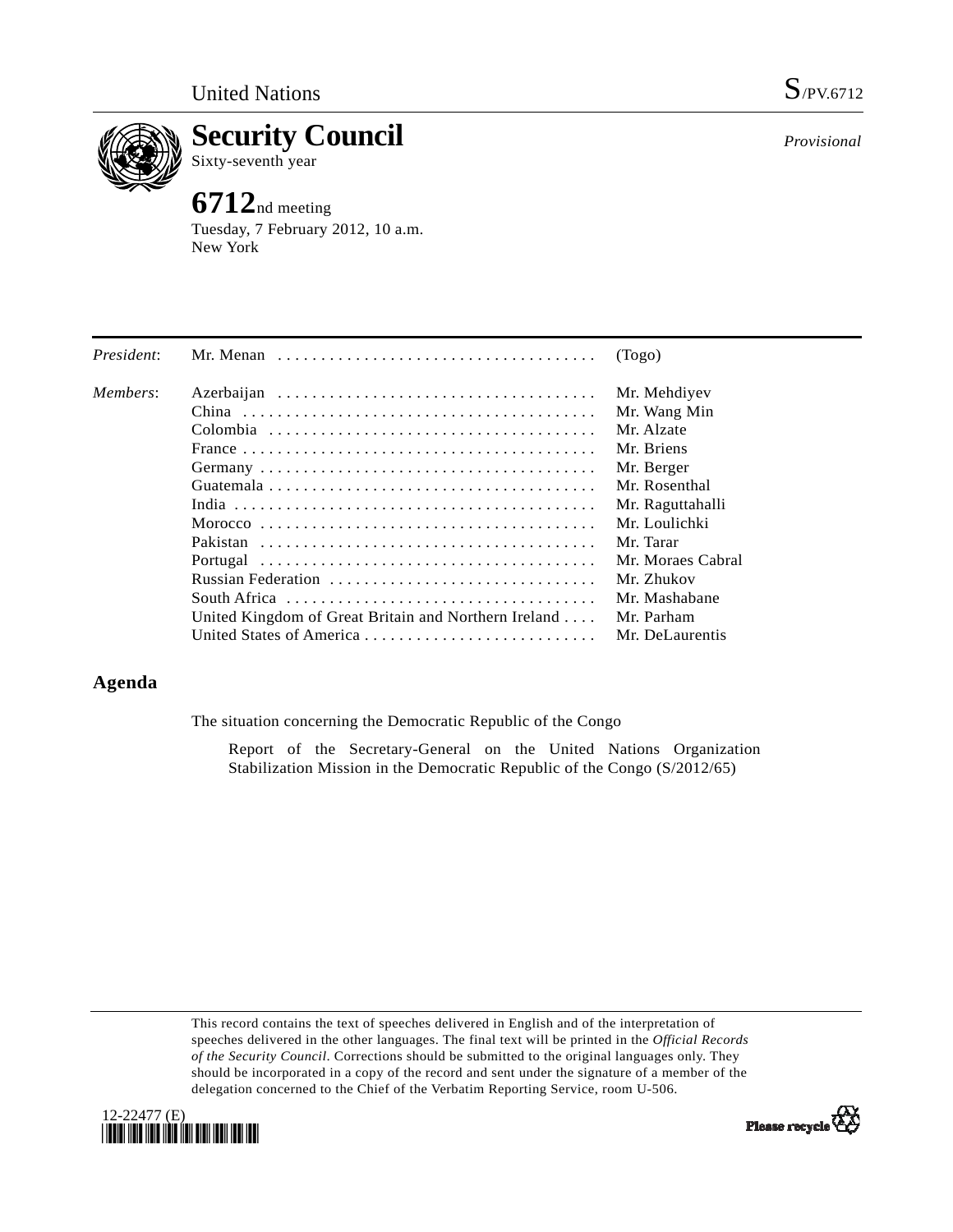*The meeting was called to order at 10.05 a.m.* 

#### **Adoption of the agenda**

#### *The agenda was adopted.*

**The situation concerning the Democratic Republic of the Congo** 

### **Report of the Secretary-General on the United Nations Organization Stabilization Mission in the Democratic Republic of the Congo (S/2012/65)**

**The President** (*spoke in French*): Under rule 37 of the Council's provisional rules of procedure, I invite the representative of the Democratic Republic of the Congo to participate in this meeting.

 In accordance with rule 39 of the Council's provisional rules of procedure, I invite Mr. Roger Meece, Special Representative of the Secretary-General and Head of the United Nations Organization Stabilization Mission in the Democratic Republic of the Congo, to participate in this meeting.

 The Security Council will now begin its consideration of the item on its agenda.

 I draw the attention of Council members to document S/2012/65, which contains the report of the Secretary-General on the United Nations Organization Stabilization Mission in the Democratic Republic of the Congo.

I now give the floor to Mr. Meece.

**Mr. Meece** (*spoke in French*): It is a great privilege and honour for me to address the Council following an important period of major events in the Democratic Republic of the Congo. Recent months have been characterized by many questions and uncertainties, and I believe that this moment for reflection and discussion is particularly important to the mission, to the people of the Democratic Republic of the Congo and to the region.

#### (*spoke in English*)

 The attention of the Congolese and the international community has of course been heavily focused on the holding of national presidential and legislative elections late last year. As has been widely reported, despite enormous logistical and organizational challenges, voting got under way as

scheduled by the Congolese Independent National Electoral Commission on 28 November. The campaign period, however, was increasingly marked in some areas of the country, including Kinshasa, by political and inter-community tensions, too often fed by some political leaders and others who engaged in public or private rhetoric, exacerbating these tensions.

 Indeed, scattered incidents of violence during the campaign culminated in a day of particular tension and violence at the end of the campaign period on Saturday, 26 November in Kinshasa, as well as violent incidents in some other portions of the country, resulting in the deaths of many Congolese, as well as injuries to others, and contributing to post-election tensions as well. We have been conducting a thorough investigation led by our Joint Human Rights Office and involving several other offices of the United Nations Organization Stabilization Mission in the Democratic Republic of the Congo (MONUSCO) and the United Nations to look into all reports of election violence. We plan to issue a detailed report of our findings in the near future. For now, I would wish to reiterate our condemnation of all acts of election-related violence and other violations of human rights, and my heartfelt condolences to the families and friends of those who lost their lives, as well as all victims of the acts of violence that have taken place.

 As Council members are well aware, the elections themselves were marked by numerous problems. The late procurement and delivery of vital elections materials complicated an already difficult and tight election calendar. This prompted the mobilization of substantial additional aircraft and other resources from the Governments of South Africa, Angola and the Republic of the Congo, as well as from MONUSCO, to address logistical shortfalls and bolster the Independent National Electoral Commission's ability to successfully conduct the elections. Furthermore, the South African Government generously transported from South Africa to various points in the Congo large quantities of ballots, including supplementary orders to cover shortages in some areas in response to problems identified by the Commission.

 Nonetheless, the Independent National Electoral Commission was obliged to extend the period of voting to provide access to polls by voters, in some cases for several days. Various problems were reported in a number of cases by accredited domestic and international observer missions during this period, and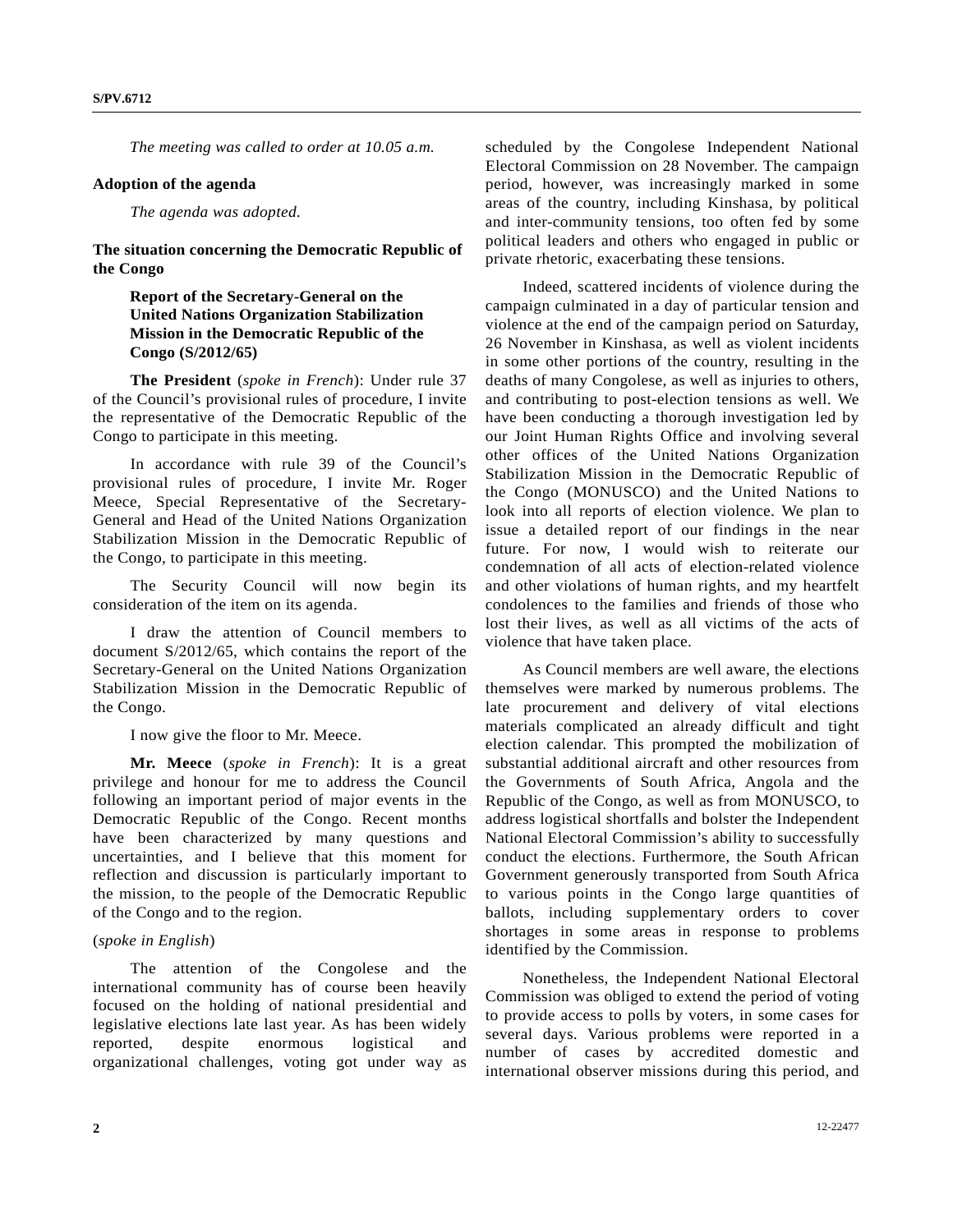particularly in the immediate aftermath during the compilation and verification processes to determine results.

 While none of the observer missions have determined that these problems necessarily would have changed the reported presidential results, we and others have expressed our strong concerns about the irregularities reported by the various observer missions, and believe a thorough and open review of the preparations and conduct of the November elections is important. it should provide as accurate as possible an overview of the process, draw relevant lessons and propose recommendations, and ensure that improvements are put in place so that future elections achieve the highest level of integrity possible. I would note that the Independent National Electoral Commission itself has already initiated action for the arrest and prosecution of some of its employees, while discussions of the broader review are proceeding.

 At the same time, we have strongly emphasized the importance of all parties and candidates utilizing fully peaceful means and dialogue to deal with points of contention. Only one candidate chose to deposit a legal challenge with the Congolese Supreme Court regarding presidential results. Provisional results for the legislative elections were announced only last week. We have again emphasized to all candidates and parties the importance of utilizing legal channels for those seeking to contest results, as well as pursuing full dialogue and discussions among political leaders and parties to address all differences of view, including election-related issues. While it is essential that Government authorities ensure that all Congolese citizens fully enjoy their rights of freedom of expression and other rights, violent confrontations will not resolve any problems and only tend to propagate further violence.

 MONUSCO has provided all support possible to the electoral process consistent with our mandate. This included full logistics support, fulfilling all commitments described in the original integrated logistics plans established with the Independent National Electoral Commission, and indeed additional supplementary support as new challenges emerged in the immediate run-up to the elections. In addition, the Mission has financed and carried out the training of the intervention units of the Congolese National Police, and provided non-lethal equipment to enhance the capacity of the Police to ensure the security of the electoral process. The Mission and the United Nations Development Programme are continuing to provide technical counsel and support to the maximum extent possible, although we have no official role or responsibility in the verification or ratification of announced results.

 We have also supported extensive efforts in a variety of forums at the national and provincial levels to promote dialogue among Congolese parties, candidates, civil society and other stakeholders. It is our intent to do all possible to facilitate a full review of the election operations and, drawing from these and external observations, to provide support to ensure that improvements are implemented to achieve the maximum credibility of future elections. In particular, these will be immediately focused on the remaining important provincial and local elections to complete the current electoral cycle. I would note that although the timings of these elections are now uncertain, the importance of full, credible and transparent provincial and local elections is very clear.

 With the announcement of most recent provisional legislative results by the Independent National Electoral Commission, political attention in the Democratic Republic of the Congo is now shifting to the new National Assembly, the consolidation of coalitions, and the formation and ratification of a new Government. The timing and specific composition of the new structures are of course not yet clear, but preliminary discussions among various individuals and parties have certainly already been initiated. We believe it very important that all newly elected officials play an active and full role in these discussions and the work of the new institutions in the interests of their constituents and the country. We strongly encourage all elected officials and political leaders to carry out fully and actively their political and civic responsibilities on behalf of the Congolese people.

 The post-election environment has also of course permitted MONUSCO and Congolese officials to re-evaluate security conditions in the country, and in particular the continuing threats to the civilian population and general stability of the eastern Democratic Republic of the Congo. The protection of civilians, of course, remains MONUSCO's highest priority. In that regard, apparent renewed recent activity by the Forces démocratiques de libération du Rwanda (FDLR) movement has been of particular concern. The January massacre of an estimated 54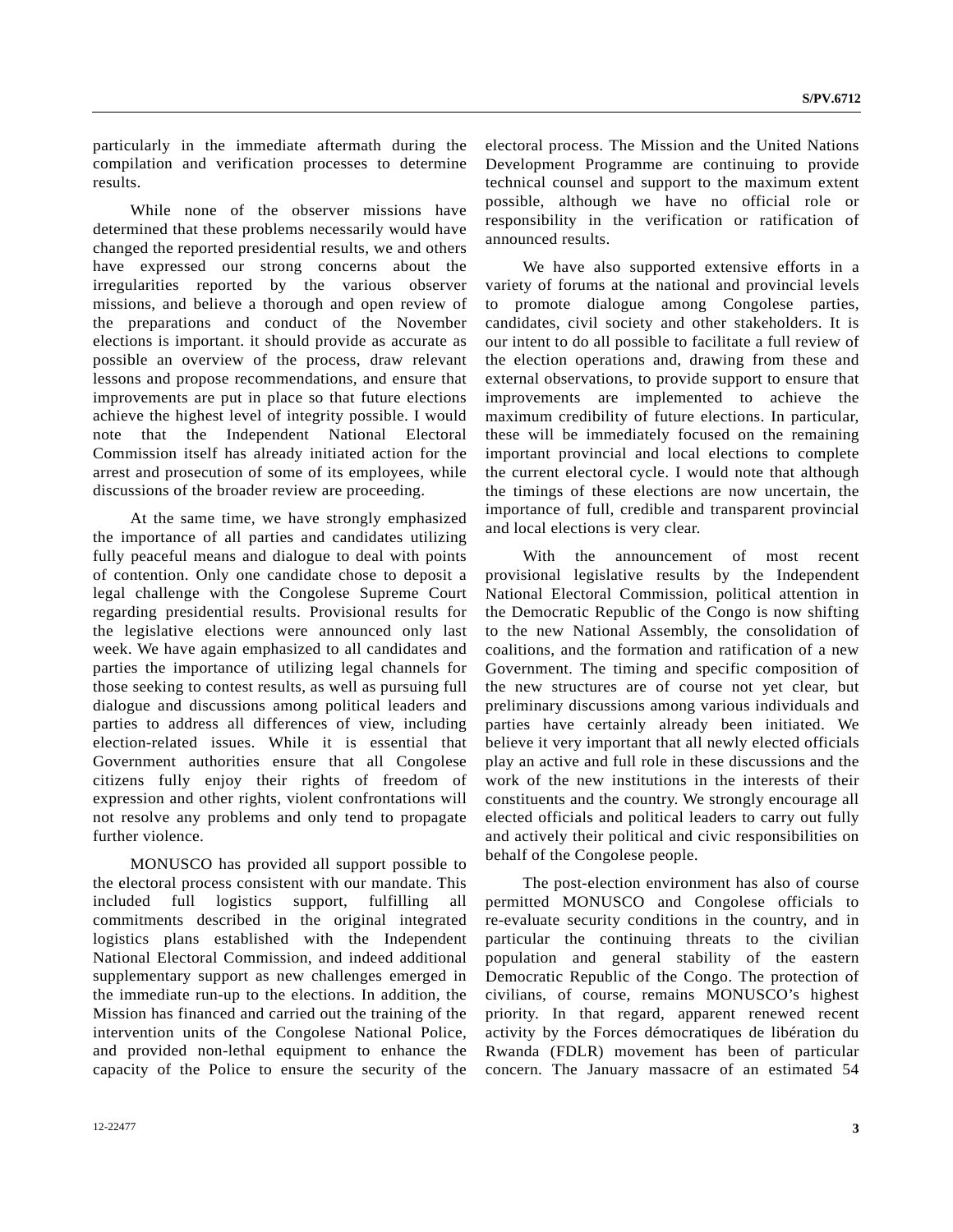civilians in remote areas of Shabunda territory, South Kivu province, is a tragic and visible example of this activity and the continuing predatory actions of the FDLR. Our own analysis of these attacks suggest that this indicates no underlying renewed strength of FDLR capabilities, but rather a continuation of past patterns of reprisals taken by FDLR forces against relatively soft targets to intimidate civilians and seek to bolster their positions.

 In reality, however, the loss of some senior commanders, continuing encouraging numbers of FDLR combatants and dependents being processed for repatriation to Rwanda, and information confirming ongoing internal tensions and strains within the FDLR leadership all suggest continuing relative weaknesses in the organization. Working with the Democratic Republic of the Congo authorities, we intend to pursue all possible activity to achieve a further reduction in FDLR capabilities.

 A new point of concern has been the emergence or growth of various Congolese groups in North and South Kivu, some positioning themselves as so-called self-defence groups targeting various perceived opponents. As well, some existing groups, for example Mayi Mayi Yakutumba in South Kivu, have also shown increased armed and criminal activity, often in combination with various arrangements with other armed groups, including the FDLR and Burundian Forces nationales de libération. All of them represent a significant threat to civilians and to the general security in the areas where they operate.

 In north-eastern Democratic Republic of the Congo, the activities of the Ugandan Lord's Resistance Army (LRA) have in fact been reduced in recent months, and extensive operations by MONUSCO and the Forces armées de la République démocratique du Congo (FARDC) were conducted to preclude largerscale potential end-of-year LRA attacks. Nonetheless, the LRA clearly continues to pose a serious threat in a region that includes portions of the Democratic Republic of the Congo, Central African Republic and South Sudan.

 We welcome initiatives taken by the African Union for a regional approach to the LRA threat, as well as the deployment of United States military personnel in support of operations to address that threat. We will continue our active cooperation with Congolese authorities and coordination with other United Nations missions in pursuit of putting an end to the LRA threat in the Congo, consistent with our mandate.

 The Allied Democratic Front/National Army for the Liberation of Uganda also retains a significant military capacity in northern North Kivu, as underscored by a recent attack by the group targeting an FARDC unit. In addition, the activities of some ostensibly integrated FARDC elements that do not accept or follow central command and State authority also continue to pose a serious threat to stability and security in the Kivus. That is particularly true of Bosco Ntaganda and those allied to him, which represents a significant challenge to the establishment of lasting and secure conditions for the area.

 We have recently been having some very productive discussions with FARDC interlocutors regarding a variety of actions to address the aforementioned threats and realize lasting improvements in the eastern Democratic Republic of the Congo. These include renewed military pressure directed at the FDLR and other armed groups seeking to realize further degradation of FDLR and other armed group capabilities, the maximum possible repatriation of foreign combatants, and the demobilization of Congolese militia or other armed groups.

 In that regard, I am pleased to report that the recent addition of one South African and three Pakistani military transport helicopters and the expected arrival of four Ukrainian combat helicopters in coming weeks will provide a much needed boost to MONUSCO capabilities in the east, which have been severely impacted in recent months by insufficient military helicopter capability. I would like to express my appreciation to all those involved in providing those very important additions.

 In our discussions with Congolese partners, we have also been exploring ideas as to how overall FARDC capabilities can be strengthened and augmented. Military reform and strengthening are clearly a key element to the achievement of druable security conditions in the eastern Democratic Republic of the Congo. It is too early to comment specifically as to what may be possible, but I will say that I am encouraged by the ideas being considered. These, of course, would be fully consistent with essential programmes and activities being pursued in other key security sector areas, including programmes to expand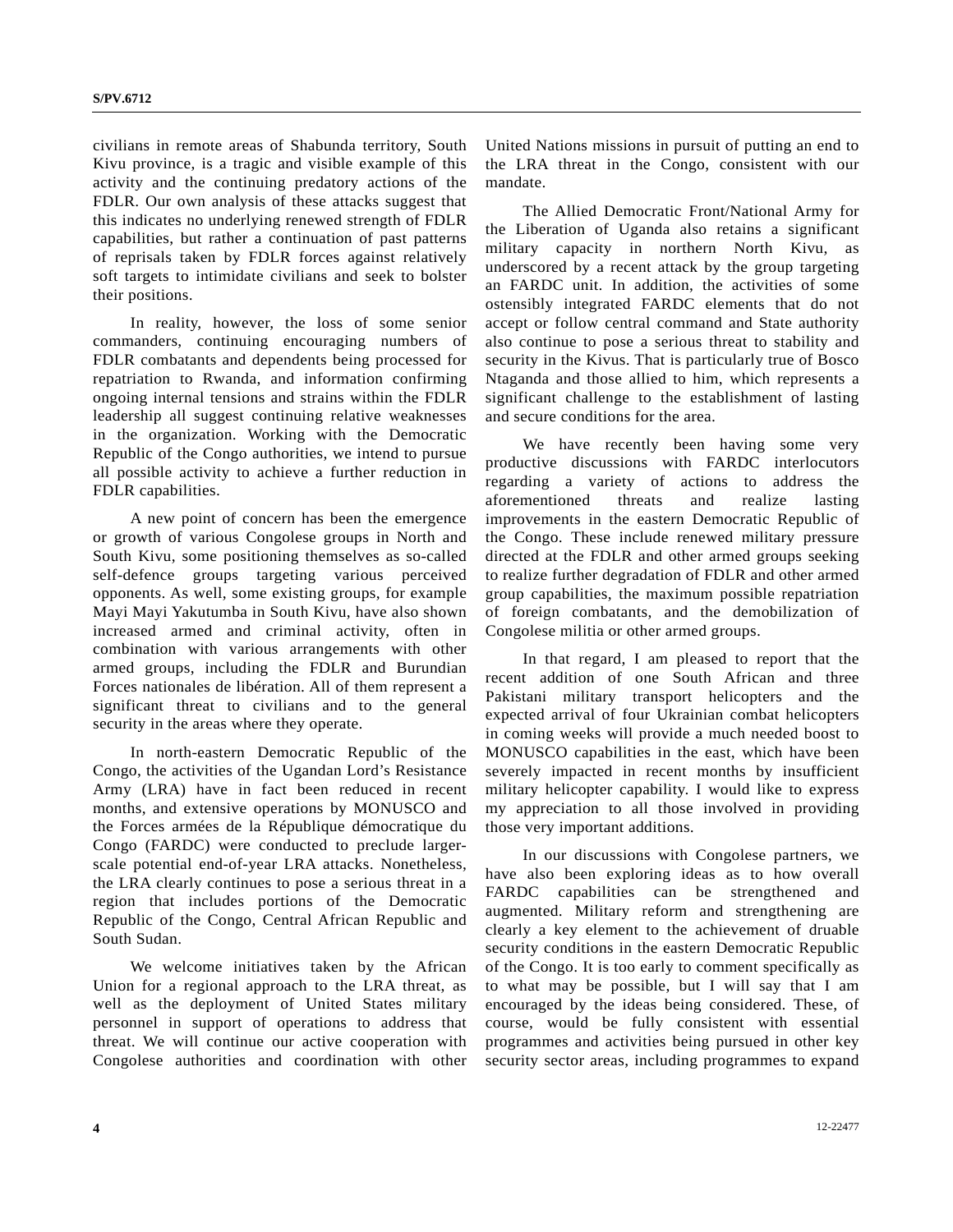police training and generally augment Congolese National Police capabilities, and to bolster justice and corrections systems programmes. I believe that the police and military justice systems already being implemented by MONUSCO, in partnership with relevant Congolese authorities, have been particularly successful and shown demonstrable results in augmenting Congolese National Police capabilities.

 Rape and sexual violence continue to be a major problem and the focus of Mission and United Nations agency attention and activities. We have been continuing to support an encouraging increase of military and other prosecutions of those guilty of rapes and other sexual violence, as well as other serious human rights abuses, in order to put an end to impunity. I assure you the Council that we will continue to pursue every opportunity to bring those guilty of such crimes to justice.

 I must also note, however, that data increasingly suggest that a great deal of the sexual violence, including rape, in eastern Democratic Republic of the Congo and other regions of the country substantially involves civilians committing those grave crimes against women. I strongly believe that the issue demands much greater attention from all of us involved in that critically important area. I would urge all Governments and organizations to consider increased attention to the problem. None of us can afford to reduce our level of activity in any way in that critical area, as too many Congolese women, and as a result Congolese society as a whole, suffer from this terrible problem.

 Prisons also remain a significant problem, and the late 2011 escape of Mayi Mayi leader Gedeon in a mass prison break underscores it, as he shows signs of establishing a renewed militia presence in Katanga province. It is very clear that there is much more to do in that area. To the extent that we can mobilize resources, work with other engaged partners to expand general programmes, and generally maintain and hopefully augment these programmes and others across all segments of security sector issues, including military programmes, significant progress can be realized to establish the conditions needed for the security of the civilian population and lasting security for the region.

 While I will not elaborate extensively today on stabilization programmes, I believe that everyone in the Democratic Republic of the Congo is very aware of the importance of progress across the spectrum in that area as well. Implemented within the framework of the Stabilization and Reconstruction Plan for Eastern Democratic Republic of the Congo, those activities are critical to the augmentation of State authority in eastern Democratic Republic of the Congo and an essential component of achieving sustainable security conditions and providing for social and economic development.

 For other areas of the country, such activities are no less important in addressing the urgent needs of the Congolese population and supporting general development. We believe that the early official adoption of the Peace Consolidation Programme will be an important component of that effort, and we will be working through the close collaboration of MONUSCO and United Nations agencies, along with key bilateral and multilateral partners, to realize further progress, always in partnership with Government authorities and agencies, all non-governmental and other organizations making their own contributions.

We will be very actively pursuing opportunities to move forward in all these areas in the weeks and months to come, focusing on civilian protection and related security issues, associated reforms and augmentation of State capacity and authority, stabilization and development efforts, and successful completion of the election cycle. Combating sexual violence will continue to be a major specific focus of our operations and programmes. Of course, as a new Government is formed, we will also engage in active dialogue with the new officials in order to move forward in all areas. I am convinced, however, that there are significant opportunities to take advantage of now and in the immediate future, and I can assure members that we will pursue all such openings to the maximum extent possible.

#### (*spoke in French*)

 To conclude, I should like to thank the members of the Security Council and the international community for their uninterrupted support to the Mission. That support will be of extreme importance in the months to come, when we will attempt to make continued progress in response to the various challenges I have just described. Similarly, I wish to highlight my gratitude to the personnel of MONUSCO and the United Nations agencies in the Democratic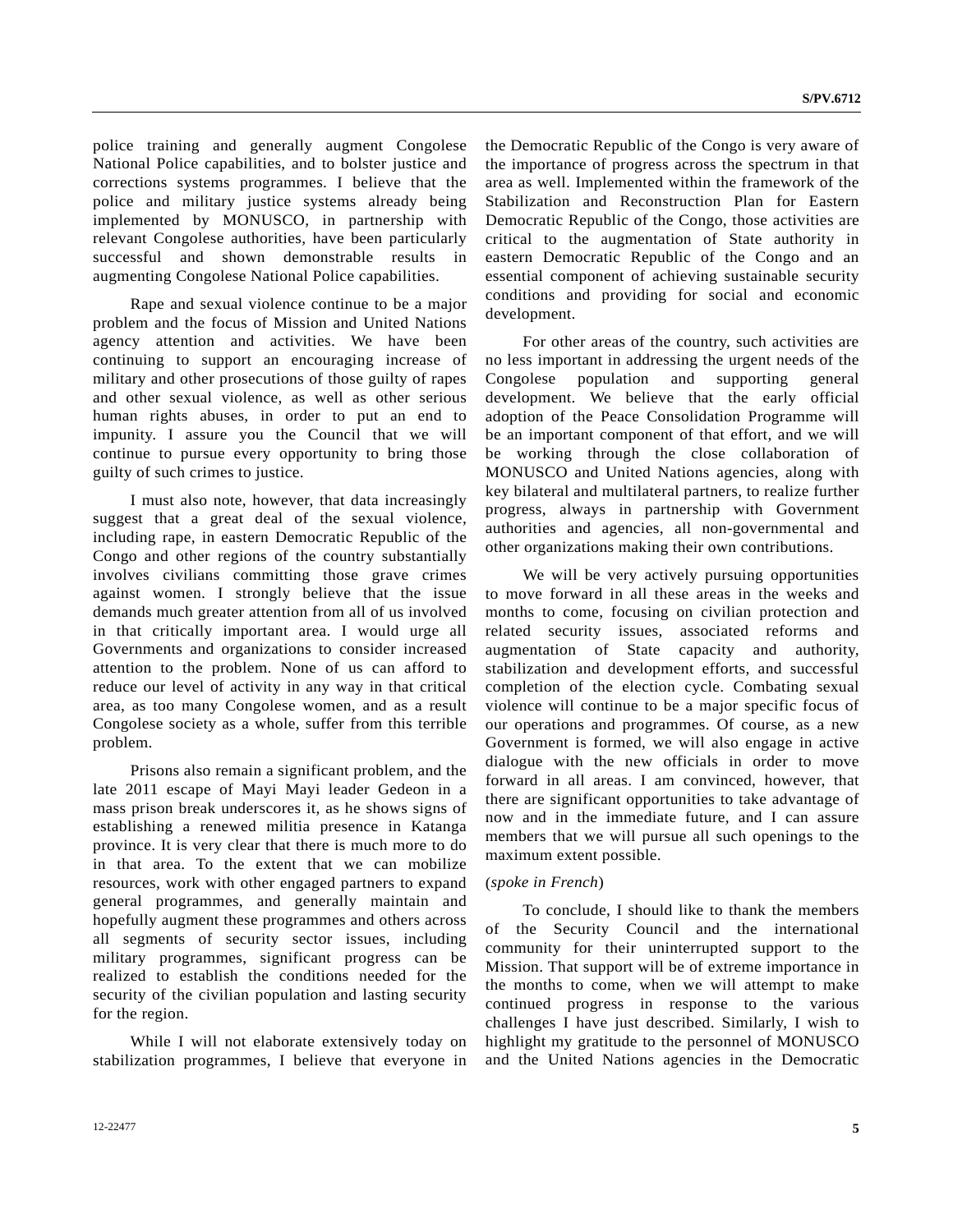Republic of the Congo. Their work is indispensable, and I have the greatest admiration for it. Under the pressure of the electoral process, their efforts have been extraordinary and exemplary. Their work during that period deserves our thanks and praise. Strengthened by this support, I have no doubt that we will be able to continue progress towards stability and the establishment of a lasting peace, which are the legitimate aspirations of the people of the Democratic Republic of the Congo.

**The President** (*spoke in French*): I thank Mr. Meece for his briefing.

 I give the floor to the representative of the Democratic Republic of the Congo.

**Mrs. Malenga** (Democratic Republic of the Congo) (*spoke in French*): At the outset, Mr. President, allow me to express how pleased I am to see you preside over the Security Council this month. I am overjoyed that the Security Council has decided under your presidency to consider the report of the Secretary-General (S/2012/65) on the United Nations Organization Stabilization Mission in the Democratic Republic of the Congo (MONUSCO). I must also commend the excellent work of your predecessor, the Permanent Representative of South Africa, in the presidency of the Security Council last month. Allow me also to highlight the extreme importance of the Secretary-General's report, dated 26 January 2012. The briefing just given by the Special Representative of the Secretary-General, Mr. Meece — whose presence here today I welcome — emphasized that importance.

 The report before the Council today is significant in that it contains factual information on the events that have taken place in the Democratic Republic of the Congo since the previous report of the Secretary-General dated 24 October 2011 (S/2011/656). It covers a crucial period in the history of the Democratic Republic of the Congo  $-$  a period during which the Congolese people, for the second time in five years, went to the polls as scheduled and in a generally peaceful atmosphere.

 We welcome the recommendations contained in the report, particularly since they generally reflect the concerns already expressed by the Government, which it is seeking to address with the help of its traditional partners and MONUSCO. These relate in particular to the joint efforts of the Forces armées de la République démocratique du Congo (FARDC) and MONUSCO in

the context of the process of disarmament, demobilization, repatriation, resettlement and reintegration, as set out in paragraph 73 of the report; the progress achieved by the Congolese judicial authorities in the prosecution and punishment of crimes of sexual violence, as noted in paragraph 76 of the report; and the renewed commitment of the Government to bolster stabilization efforts in the eastern provinces of the country, as well as the progress made in the implementation in areas emerging from armed conflict of the Stabilization and Reconstruction Plan for Eastern Democratic Republic of the Congo, as noted in paragraph 79 of the report.

 But notwithstanding our overall satisfaction with the report, we should like to make a number of comments on four issues: elections and the security situation; human rights and sexual violence; reform of the Congolese judicial system; and armed groups and peacebuilding.

 I should like first to address the issue of the elections and the security situation. On behalf of the Government and the people of the Democratic Republic of the Congo, I should like to thank the Secretary-General, His Excellency Mr. Ban Ki-moon, for the support he has provided to the stabilization efforts in the Democratic Republic of the Congo and to the elections of 28 November 2011. The work of his Special Representative for the Democratic Republic of the Congo, Mr. Roger Meece, as well as the logistical and material support provided by MONUSCO to the Independent National Electoral Commission, also deserves mention.

 In terms of the violence related to the electoral process in the Democratic Republic of the Congo, paragraph 5 of the report contains information on election-related incidents. While their negative consequences for the security of individuals and their property are regrettable, it should be noted that at the time of their occurrence, the Government, through the Minister of Justice and Human Rights, denounced a number of violations and appealed to the Prosecutor General of the Republic, the Prosecutors General in the Appeals Court and the Auditor-General of the FARDC to open investigations into those incidents.

 In that respect, allow me to quote from the Minister of Justice and Human Rights, who stated on 28 November 2011: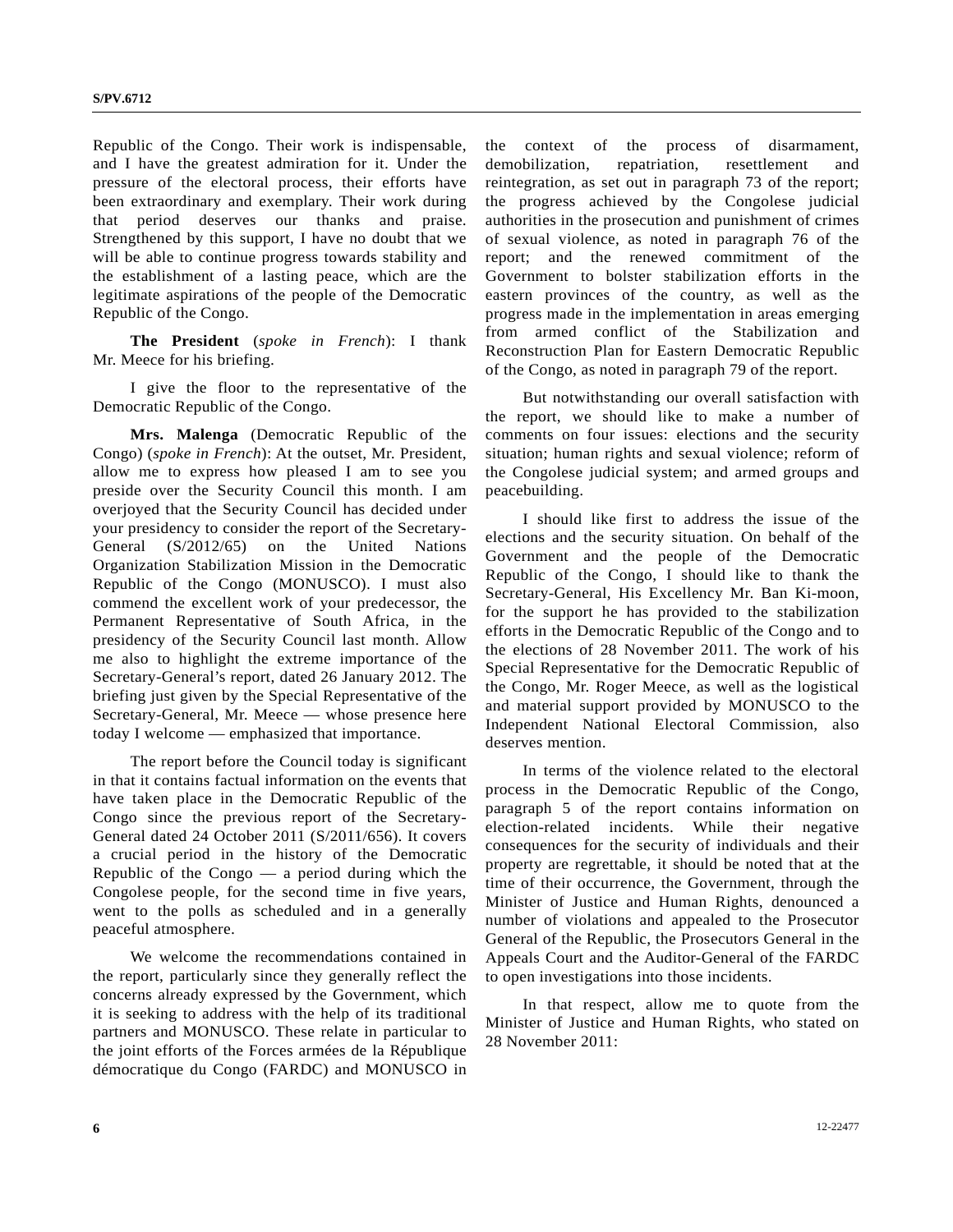"Serious acts have been committed: the lynching of a number of individuals, both politicians and police officers; the destruction of electoral equipment and of State and private property; the burning down of police stations; and death threats by certain persons. Despite all of those calls for reason, restraint and legality, we witnessed in recent days another serious form of intolerance that violates the right to life and physical safety and to property."

 But looking beyond the unrest that prevailed before and after the elections, it would be no exaggeration to conclude that the country is resolutely determined to follow a process of returning to normality and that the Congolese people want only one thing: peace.

 Today, when we look back at what really took place and when we look to the future, we can say with certainty that the second round of democratic elections represent a definitive end in the Democratic Republic of the Congo of an era during which the transfer of power was not based on democratic norms and the funding of the electoral process was provided mainly by the international community.

 That reality was acknowledged by the head of State, His Excellency Joseph Kabila Kabange, in his speech of 20 December 2012:

 "For the first time in our history, a presidential term of office has ended without an institutional crisis, with 95 per cent of electoral costs funded by the Republic's own resources."

 Despite the repeated calls to violence made by certain political leaders during the electoral campaign and following the elections, we were able to avoid a serious deterioration in terms of peace and security in the Democratic Republic of the Congo thanks to the capacity of the Congolese National Police to avert and respond to violence without resort to the excessive use of force.

 I should like here to pay heartfelt tribute to the police and security forces, which, in particularly difficult conditions, showed great professionalism whenever they were called upon to ensure law and order, which are prerequisites for an effective electoral process. I wish also to take this opportunity to thank all of our partners, including MONUSCO and the European Union mission to provide advice and

assistance for security sector reform in the Democratic Republic of the Congo, for their partnership with the FARDC.

 I should also like to highlight the support provided by the European Union with a view to ensuring security during the electoral process in the Democratic Republic of the Congo through its delegation in Kinshasa, its member States and the European Union Police Mission in the Democratic Republic of the Congo. We are also grateful for the technical, financial and logistical contributions made by a number of friendly countries, as well as foreign partners including the Republic of South Africa, the Republic of Angola, the Republic of the Congo and MONUSCO.

 Some setbacks were noted that in certain cases led to the death of individuals; we deem those regrettable, but we can draw lessons from them for the future, particularly with respect to the provincial, senatorial and local elections.

 But in general terms, the reforms launched last year in the security sector will be continued this year in order to train a police force and an army that are fully capable of ensuring security throughout the national territory and to enhance conditions — which are already favourable — for a return to economic and social development.

 In terms of human rights and sexual violence, I would like to reaffirm my country's commitment to the purposes and principles enshrined in the Charter of the United Nations and in international law, which are the basic foundations of a world that is more peaceful, prosperous and just. In that regard, the Government of the Democratic Republic of the Congo is determined to ensure strict respect for the fundamental principles of human rights and international humanitarian law, and to ensure a just and lasting peace throughout the country.

 In paragraphs 46 to 54 of the report, the Secretary-General makes reference to the human rights violations that took place during the electoral process and to many other such acts committed in the eastern part of the country by armed groups. Reference is also made to acts of sexual violence and mass rapes committed in the Democratic Republic of the Congo between 2010 and 2011.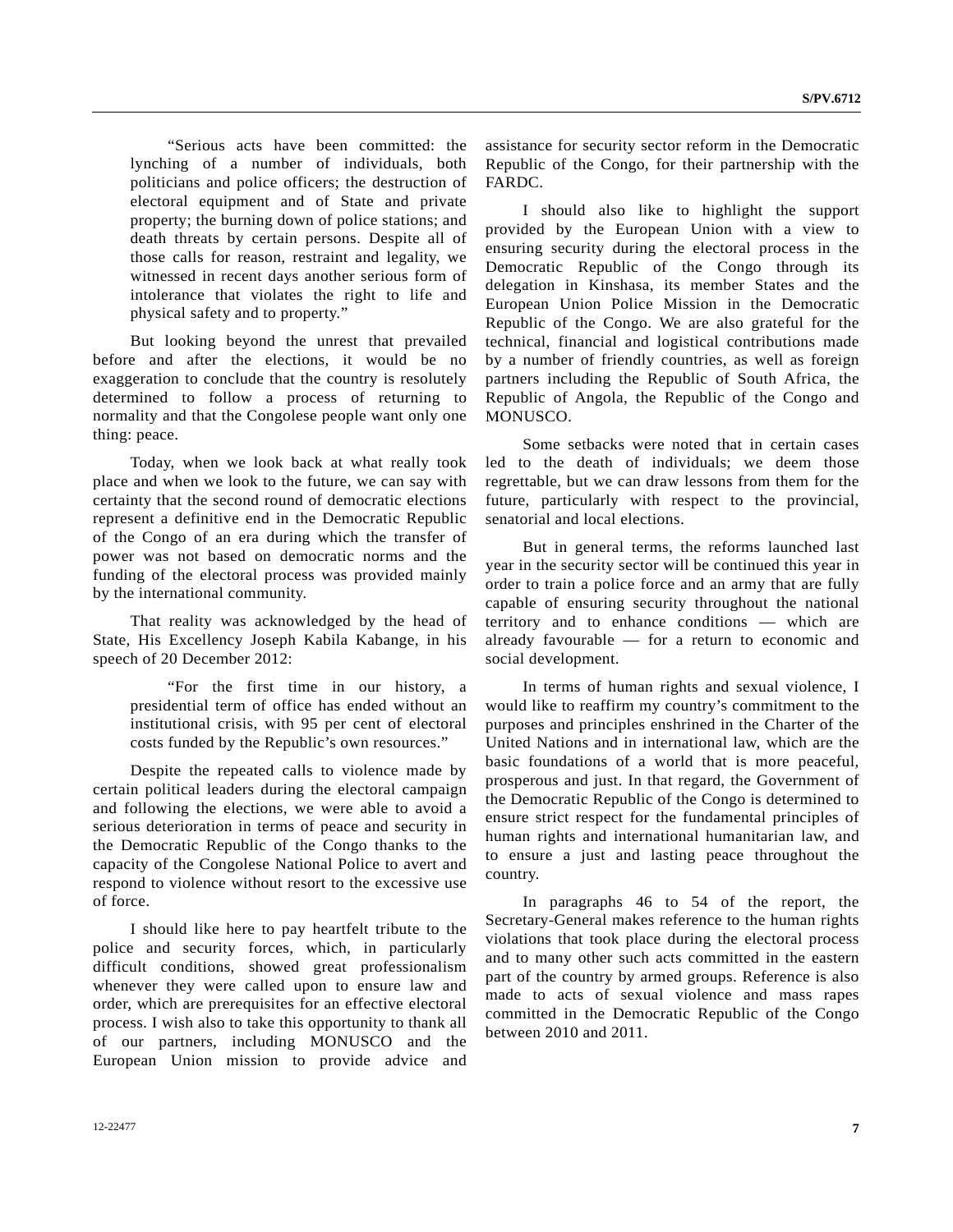With regard to human rights violations in general, paragraph 72 of the report recommends that measures be taken to ensure that the guilty are identified and brought to justice. As I said earlier, that need for justice is of the greatest concern to the Government, as well to the authorities of the Independent National Electoral Commission, who have spared no effort in bringing before the courts cases involving electoral workers who engaged in misconduct in the local results compilation centres.

 With regard to sexual violence, I should like to remind the Council that the war that overshadowed the Democratic Republic of the Congo for many years generated many types of violence, including a new type, the main victims of which are women and young girls. In the eastern part of the country, which was most affected by that violence, women are now targeted by men in uniform and by criminals.

 In response, all institutions in the Democratic Republic of the Congo, including the executive power, the courts and Parliament, have mobilized to counteract the scourge, against which the Government has adopted a zero-tolerance policy. Even the highestranking military officers of the Congolese Army have been brought to justice. In legislative terms, we note the law of 20 July 2006, which was revolutionary compared with the criminal code previously in force. The most significant innovations include an increase in the age of sexual consent for girls from 14 to 18 years of age. In other words, a girl aged 18 is today considered to be a legal minor, and anyone having sexual relations with a girl of that age, with or without her consent, is deemed to have broken the law.

 Another important measure introduced in that law is the irrelevance of the official status of the perpetrator; in other words, no one in a position of authority who commits a sexually violent act can claim immunity before the law.

 For their part, the courts and tribunals have adopted new measures. For example, in the remote areas of the eastern provinces, special courts have been established to conduct investigations. Those courts are mobile and able to operate in areas closer to the scenes of crimes, thereby enabling women who have been raped to see justice done. They convene outside, under the trees, so as to enable members of the community to participate. In addition, the Government is supporting the establishment of five prosecution support cells,

which MONUSCO is launching to assist the victims of sexual violence in the Democratic Republic of the Congo.

 In addressing the issue of Congolese judicial reform, I am pleased to recall that, in its resolve to once and for all end impunity for serious crimes committed in the Democratic Republic of the Congo, and in implementation of the relevant recommendations of the United Nations mapping report of October 2010, the Government has taken the initiative to set up special mixed chambers within the Congolese legal system. These courts will be set up within some provincial appellate courts and will be responsible for handling cases involving grave human rights violations in the Democratic Republic of the Congo.

 To that end, the Government has introduced a bill in Parliament to establish special mixed courts to prosecute such crimes. The special mixed courts will have the potential to help not only to end impunity, but also to improve victims' access to justice and enhance the overall capacities and will of the Congolese national judicial system to effectively prosecute the most serious international crimes.

 Although established by the legislative branch on the basis of a national law, the specialized mixed courts would be more effective and credible if they were to enjoy the strong support of the Security Council. Such support would entail a Council decision under Chapter VII of the Charter requiring Member States to cooperate with the special mixed courts, particularly in the arrest and rendition of suspects. A lack of cooperation and the denial of justice could pose a real threat to international peace and security.

 Peacebuilding and the fight against armed groups are the top priorities for the Democratic Republic of the Congo. The threat of the Lord's Resistance Army must be addressed with the assistance of the countries of the region. Initiatives must be urgently accelerated to protect civilians from the atrocities committed by the Ugandan rebel movement of Joseph Kony and his henchmen. We believe that sufficient elements are now in place to substantially reduce or entirely eliminate the destructive capacity of that armed group, whose reach spans the Central African Republic, Chad, the Sudan, Uganda and my own country. It is possible to do so and it must be done in order to make peace a reality.